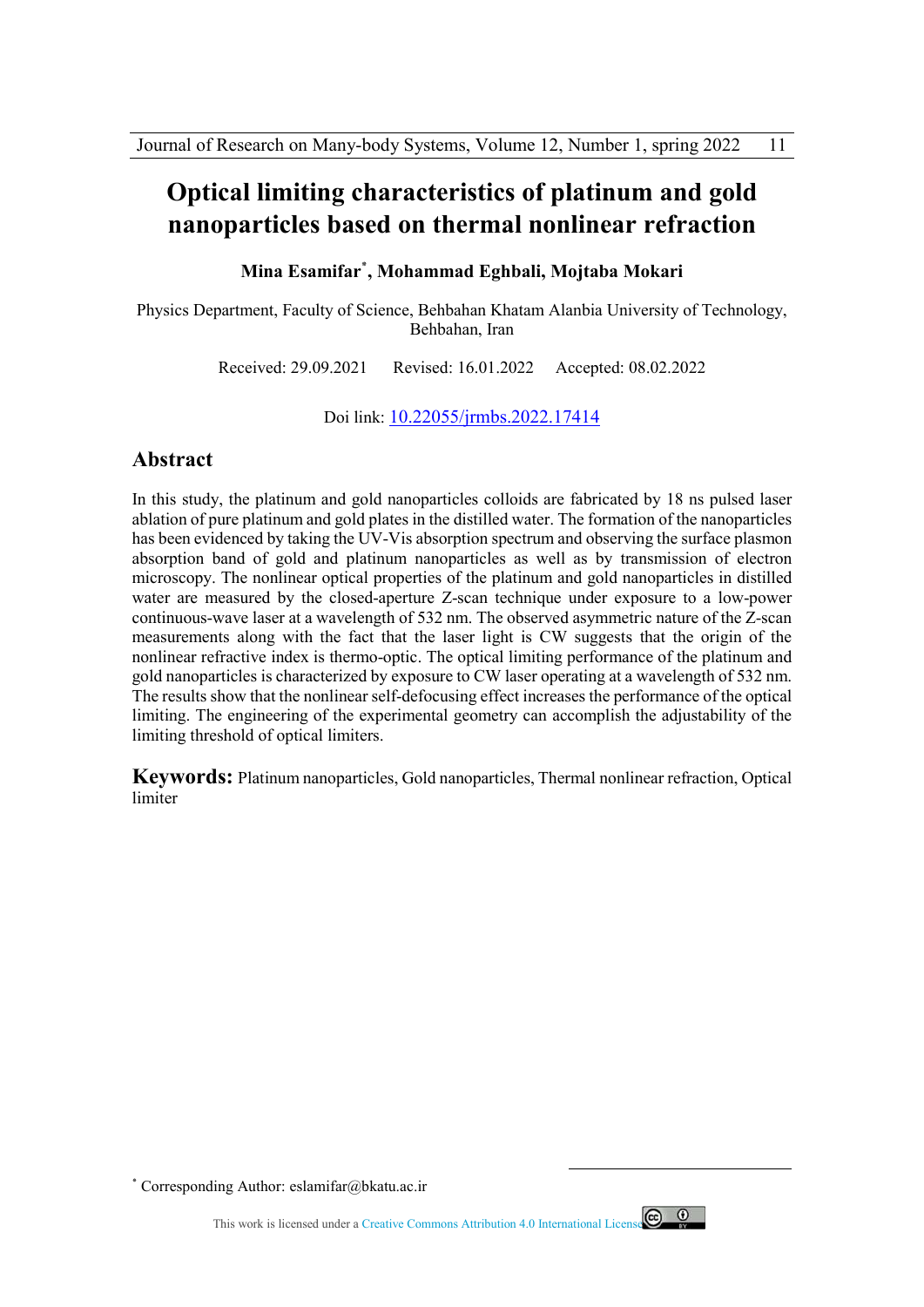$\gamma$ 

# ویژگی های محدودکنندهٔ نوری نانوذرات پلاتین و طلا بر اساس شکست غیر خطی گرمایی

مینا اسلامی فر\*، محمد اقبالی، مجتبی مکاری بهبهان

گروه فيزيک، دانشکده علوم يايه، دانشگاه صنعتي خاتم الانبياء، بهبهان، ايران

دريافت: ١۴٠٠/٠٧/٠٧ ويرايش نهائي: ١۴٠٠/١٠/٢۶ پذيرش: ١٢٠٠/١١/١٩ Doi link: 10.22055/jrmbs.2022.17414

### چکیده

در این مقاله، محلول های کلوئیدی نانوذرات طلا و پلاتین در آب مقطر با استفاده از روش کندگی لیزر پالس ۱۸ نانومتری ورق های طلا و يلاتين خالص ساخته مي شوند. تشكيل نانوذرات با استفاده از طيف جذب UV-Vis و مشاهدهٔ ييک پلاسموني ويژه نانوذرات طلا و پلاتین و همچنین با استفاده از میکروسکوپ الکترونی عبوری تأیید میشود. پاسخ غیرخطی نوری محلولهای نانوذرات طلا و پلاتین در آب تحت تابش لیزرپیوسته (CW) با طول موج ۵۳۲nm توسط تکنیک z- جاروب روزنه بسته اندازهگیری می شوند. عدم تقارن منحنیهای Z- جاروب حاصل، همراه با این حقیقت که تابش لیزر، پیوسته است، نشان میدهد که منشأ پاسخ غیرخطی نوری، گرمایی است. رفتار محدودکنندهٔ نوری محلول نانوذرات طلا و پلاتین در آب تحت تابش لیزر کم توان CW با طول موج ۵۳۲nm بررسی می شود. نتایج نشان میدهد که خودواگرایی غیرخطی می تواند رفتار محدودکنندهٔ نوری را افزایش دهد. می توان با مهندسی کردن هندسهٔ آزمایش، آستانهٔ محدودیت نوری را بهحالت تنظیم درآورد.

**کلیدواژگان:** نانوذرات پلاتین، نانوذرات طلا، شکست غیرخطی گرمایی، محدودکنندهٔ نوری

#### مقدمه

پدیدهٔ محدودکنندهٔ نوری در دهههای اخیر بهخاطر کاربردهای گسترده بهویژه در زمینهٔ محافظت از چشم در مقابل نور شدید لیزر، بسیار مورد تحقیق قرار گرفته است. بهدنبال استفادهٔ گسترده از لیزرهای موجی پیوسته '(CW) در سطوح توانی میکرووات تا کیلووات با کاربردهای مختلف، تحقیقات برای یافتن مواد و دستگاههایی که از سنسورها و چشم انسان در مقابل امواج نوری شدید، محافظت کند، توجه فراوانی را معطوف توسعهٔ مواد محدودکنندهٔ نوری نموده است

 $1$  continuous wave

[۲-۱]. یک مادهٔ محدودکنندهٔ نوری ایدهآل باید در

تابش با توان عادی تراگسیل بالا ولی در تابش های

نوری شدید در جهت محافظت از چشم و سنسورها،

تراگسیل پایین نمایش دهد. تحقیق برای یافتن

محدودکنندههای نوری مفید منجر به مطالعه بر روی

مواد مختلف شده است. گزارشها نشان داده است که

بسیاری از مواد همچون رنگهای صنعتی [۳]،

فيتوسيانين ها ٢ [٤]، كريستال هاي مايع [۵]، فروسول ها

[۶]، نانوذرات In2O3 و نانوالماس ها [۱۵-۱۲]، بهسبب

داشتن ویژگیهای شکست غیرخطی گرمایی، تحت

<sup>3</sup> ferrosols



 $\odot$   $\odot$ 

eslamifar@bkatu.ac.ir :أنو يسندة مسئول:

<sup>&</sup>lt;sup>2</sup> phthalocyanines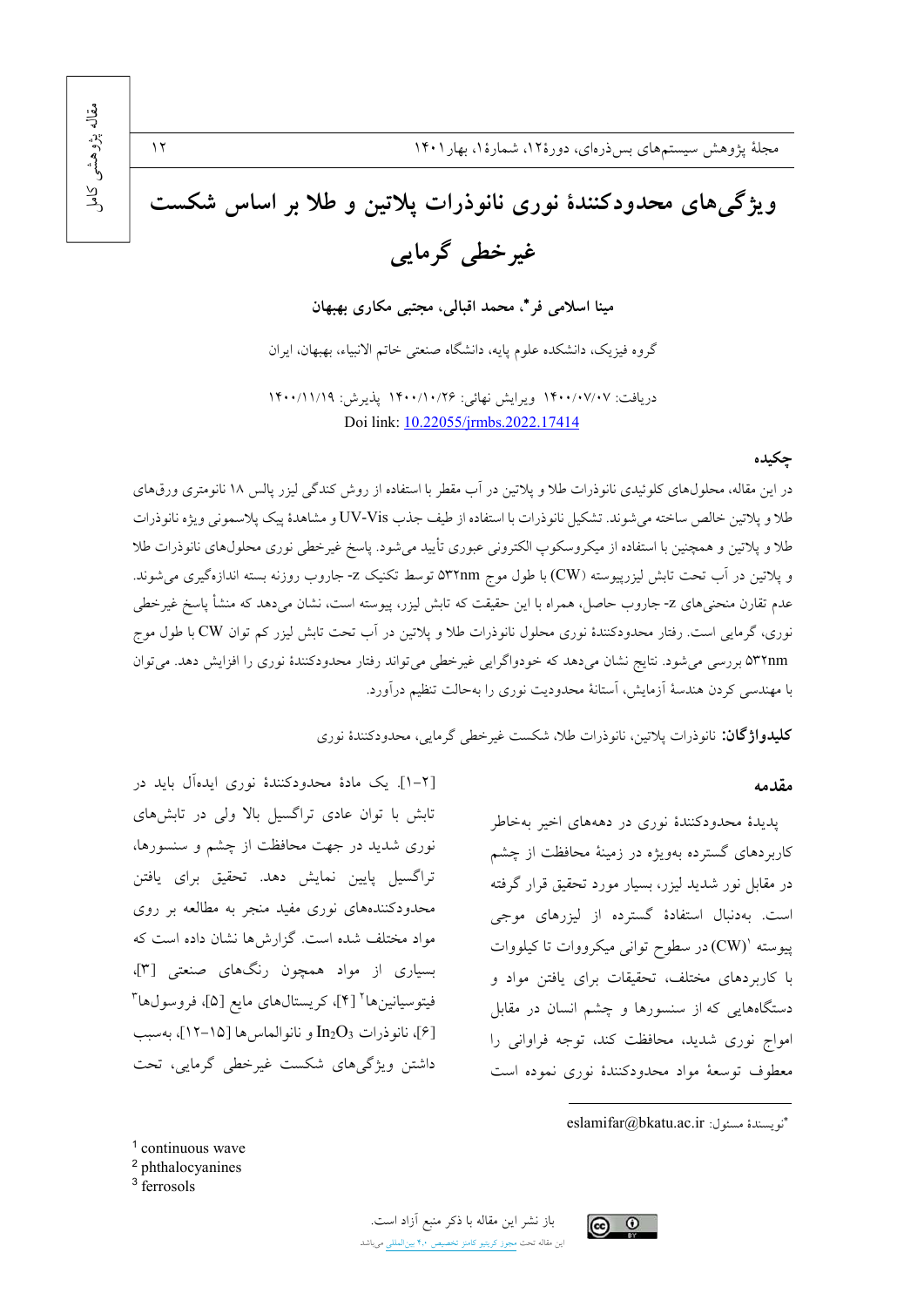تابش لیزر کم توان، محدودکنندههای نوری خوبی هستند. کاهش تراگسیل نوری یک ماده با افزایش شدت نور تابشی را محدودکردن نوری گویند [۲].

سازوكارهاى محدود كنندة نورى مى تواند ناشى از برهم كنش غيرخطى ماده-نور، بهخصوص جذب غیرخطی، شکست غیرخطی و پراکندگی غیرخطی باشد [۷]. رفتار محدود کنندگی نوری می تواند با ترکیب دو يا بيشتر اين سازوكارها افزايش يابد. تحت تابش ليزر CW، ويژگي غير خطي نوري القا شده در مواد عمدتاً بهجای جذب، شکست غیر خطی است [۸]. از این رو، برای محدود کردن نور لیزر باید طرحهای مناسبی براساس شكست غيرخطي مورد استفاده قرار گيرد.

مقالاتزیادی وجود دارند که ضریب شکست غیرخطی نانوذرات فلزى را تحت تابش ليزرهاى پالسى گزارش کردهاند. گانیو ' و همکاران ویژگیهای غیرخطی محلولهای کلوئیدی نانوذرات طلا و پلاتین را با استفاده از تکنیک Z- جاروب تحت لیزر Nd:YAG با طول موج۵۳۲ و ۱۰۶۴ نانومتر و طول پالس۵۳۵ پیکوثانیه مطالعه كردهاند. آنها مقدار ضريب شكست غيرخطي محلول کلوئیدی نانوذرات طلا را <sup>۱۴–</sup>۸۲×۱۰/۱۰ و <sup>۱۴–</sup> ۰×۱۹٫۱۰× سانتی متر مربع بر وات برای بهترتیب طول موجهای ۱۰۶۴ و ۵۳۲ نانومتر گزارش کردهاند و أزمايشات أنها براى محلول نانوذرات يلاتين شكست غير خطى ضعيف نشان داده است [٢٣].

در حالی که گزارش های زیادی در زمینهٔ ویژگی های غیرخطی نوری کلوئیدهای نانوذرات فلزی وجود دارد، تعداد كمي از آنها تحت تابش ليزر ييوسته تحقيق شده اند. ضريب شكست غيرخطي نانوذرات فلزي بهطول پالس پرتو لیزر بسیار حساس است. نشان داده شده است که حتبی برای پالسهای نانوثانیه اثر گرمایی مؤثر

 $1$  Ganeev

است. در مطالعهٔ اثرات نوری غیرخطی گرمایی روی مواد، ضریبشکست غیرخطی گرمایی کمیت فیزیکی مهمي است. بنابراين تحقيق ويژگيهاي نوري غيرخطي گرمایی نانوذرات فلزی ارزنده است. از طرف دیگر، بیشتر گزارش های ارائه شده در زمینهٔ ویژگی های غیرخطی نوری گرمایی تحت تأثیر لیزر (CW)، بر روی تركيبات نانوذرات فلزى مثل نانوذرات سولفيد نقره<sup>٢</sup> [٨]، نانوكريستالهاي سولفيد كاديوم ٢٧] و نانوذرات فسفات \* [٢٨] است تا خود نانوذرات فلزي؛ كه اين خود ضرورت تحقیق و مطالعه بر روی رفتارهای غیرخطی نوری گرمایی نانوذرات فلزی را می طلبد. در این مقاله، ویژگیهای غیرخطی نوریگرمایی محلولهای نانوذرات طلا و پلاتین در آب تحت لیزر پیوسته با طول.موج ۵۳۲ نانومتر مطالعه می شود. همچنین ویژگیهای محدودکنندهٔ نوری محلولهای نانوذرات طلا و یلاتین در آب با استفاده از تکنیک Z-جاروب روزنه بسته برای قطرهای مختلف دیافراگم و فواصل مختلف بين نمونه و ديافراگم مطالعه مي شود. پروفایل های فضایی پرتو فرودی به محلول نانوذرات طلا و پرتو خروجی از آن توسط دوربین CCD روی یک پرده در میدان دور ثبت می شود. الگوی پراش بهدست آمده برای پرتو فرودی با الگوی پراش پرتو خروجي|ز محيط غيرخطي نانوذرات مقايسه مي شود. نشان داده می شود که آستانهٔ محدودکنندگی، توان فرودي كه در أن منحنى از خط راست منحرف مى شود، با تغییر قطر دیافراگم و فاصلهٔ بین نمونه و دیافراگم قابل تنظيم است. وابستگي مقدار آستانه بهاندازهٔ دیافراگم و فاصلهٔ میان نمونه تا دیافراگم، این مواد را به گزینهای مناسب برای بهینهسازی شدت آستانهٔ محدودیت نوری تبدیل کرده است.

 $3 \text{ CdS}$  $4PbS$ 

 $2$  Ag<sub>2</sub>S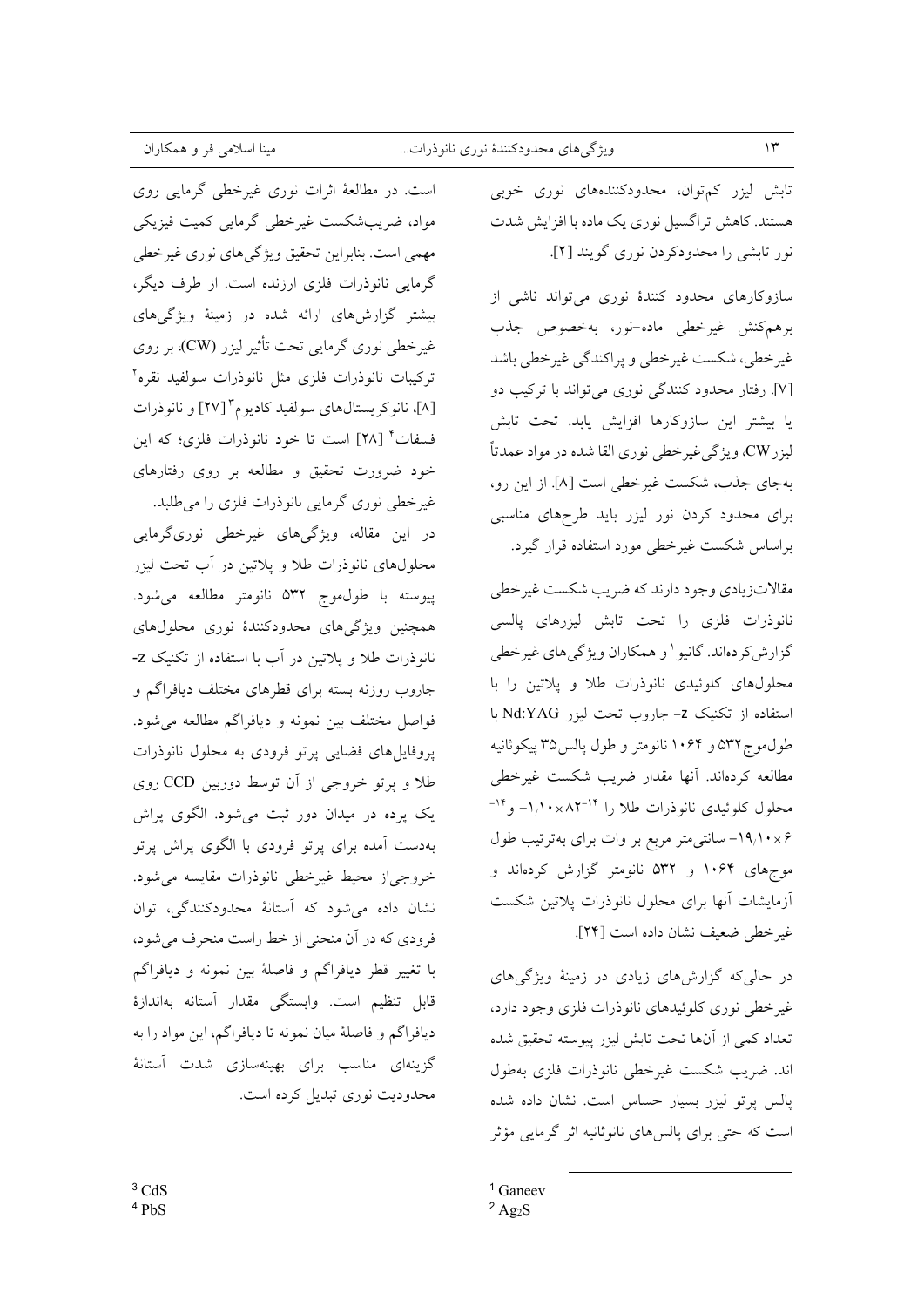# کارهای آزمایشگاهی

كلوئيدهاي نانوذرات پلاتين و طلابا استفاده از روش کندگی لیزر [۹،۱۰] ورقهای پلاتین و طلای خالص در آب مقطر تهیه شدهاند. کندگی لیزری نمونهها با استفاده از لیزر Q-switched Nd:YAG در طول موج پایه انجام شد. لیزر، پالسهای ۱۸نانوثانیهای (پیک پهنا در نصف مقدار بیشینه) با طول موج ۱۰۶۴ نانومتری و نرخ تکرار اهرتز تولید کرد. پرتو لیزر توسط لنزی با فاصلهٔ کانونی ۵۰ سانتی متر، درون سلولی از جنس کوارتز به ضخامت ۱۰میلیمتر روی سطح ورقهای طلا و پلاتین تابانده شد. نمونهها برای حدود یک ساعت تحت تابش لیزری با سطح شدت ۲۰۰J/cm<sup>2</sup> قرار گرفتند. کسر حجمی نانوذرات پلاتین و طلای تولید شده بهتر تیب ۳-۰٫۰۲×۰٫۰ و ۳-۰٫۴۵×۰٫۴ بود. برای تعیین توزیع اندازه و شکل نانوذرات، از میکروسکوپ الكتروني عبوري استفاده شد. جهت بررسي نانوذرات آمادهشدهٔ پلاتین و طلا، از اسپکتروفوتومتر جذب نوری UV-Vis استفاده شد. با گرفتن طيف جذب UV-Vis در روزهای متوالی پس از تولید محلولها، پایداری آنها مورد بررسی قرار گرفت. از لیزر موج پیوسته کم توان (۱۰۰ mW) يمپ شده با ديود Nd:YVO4 در طول موج ۵۳۲ نانومتر برای اندازهگیری ضریب جذب خطی کلوئیدها بهره گرفته شد.

## بحث و نتايج

شكل ۱ طيف جذبي UV-Vis كلوئيدهاي نانوذرات پلاتین و طلا تهیه شده با روش کندگی لیزری ورقهای پلاتین و طلا در آب را نشان میدهد. میتوان مشاهده کرد که نانوذرات طلا و پلاتین، بهترتیب پیک جذب يلاسمون سطحي (SPA) معادل ۵۳۲ و ۲۳۷ نانومتر دارند [۱۶].



شکل و توزیع اندازهٔ نانوذرات بهکمک میکروسکوپ الکترونی عبوری مورد مطالعه قرار گرفت اندازهگیریها بلافاصله پس از کندگی لیزر انجام شد. شکل ۲، تصویر بهدست آمده توسط میکروسکوپ الکترونی عبوری و توزیع اندازهٔ نانوذرات طلا و پلاتین در آب را نشان می دهد [١٧]. نانوذرات کروی شکل با میانگین شعاع حدود ۳ ± ۹ نانومتر مشاهده شد. هر دو نمونه بهشدت پايدار بودند.



اأذ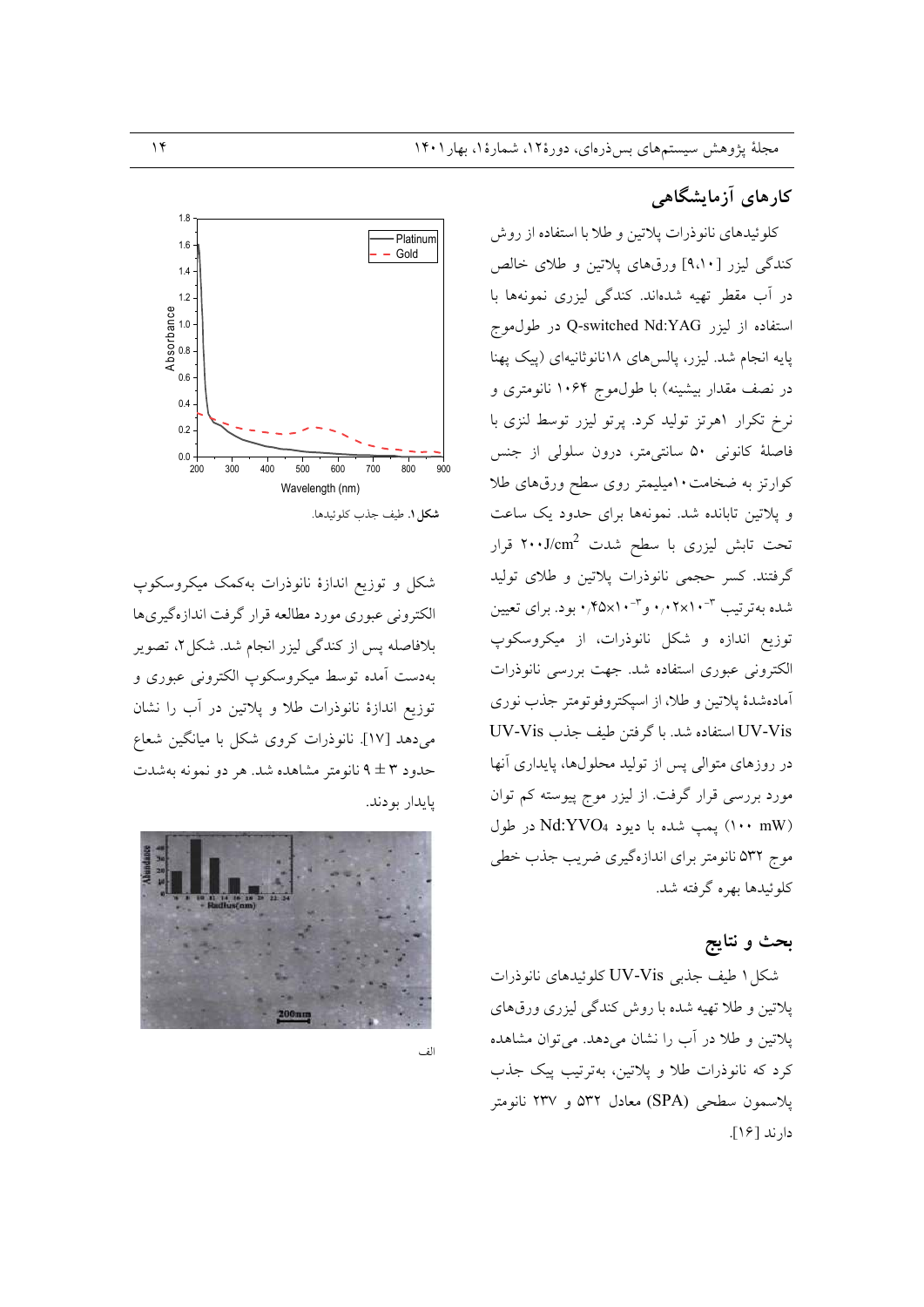

شکل۲. تصویر TEM و توزیع اندازه نانوذرات الف: پلاتین و ب: طلا محلول در آب.

شکل۳ اندازههای تراگسیل آب (■)، کلوئیدهای نانوذرات يلاتين( ●) و كلوئيدهاي نانوذرات طلا (▲) را در مواجهه با ليزر كم توان در طول موج ۵۳۲ نانومتر نشان میدهد. منحنیهای پر، براساس فرضیهٔ جذب خطي (قانون بير) رسم شدهاند و ضرايب جذب خطي آب، نانوذرات طلا و پلاتین در آب بهترتیب ۰٫۱۱. ۰٬۲۳ و ۰٬۲۳ا۰ محاسبه شد. در این مطالعه همچنین جذب غیرخطی آب و کلوئیدها بهصورت تجربی، با استفاده از لیزر کم توان در طول موج ۵۳۲ نانومتر، بهروش Z- جاروب روزنه باز مورد بررسی قرارگرفت. تا توانهای بالا، حدود۸۰ میلی وات هیچگونه جذب غیرخطی در نمونههای مورد مطالعه، اندازهگیری نشد.



شکل۳. اندازه گیری تراگسیل آب، نانوذرات پلاتین و نانوذرات طلا محلول در آب.

تکنیک Z- جاروب روزنه بسته (شکل۴) امکان تعیین مقدار ضريب شكست غيرخطي گرمايي محلول شامل نانوذرات را فراهم میکند. دادههای تجربی با حرکت تدریجی نمونه در امتداد محور انتشار (محورz) پرتو گاؤسي كانوني شده حول صفحهٔ كانوني آن و اندازهگیری میزان تراگسیل نور از نمونه برای هر موقعیت z ثبت میشوند. هنگامی که نمونه در موقعیتهای مختلف شدتهای متفاوت دریافت میکند، ثبت تراگسیل بهعنوان تابعی از مختصه z اطلاعات صحیحی در مورد حضور اثر شکست غير خطي ارائه مي دهد.



**شکل؟**. چیدمان Z- جاروب دیافراگم بسته استفاده شده برای مشخص كردن رفتار محدودكنندگي نوري نمونهها.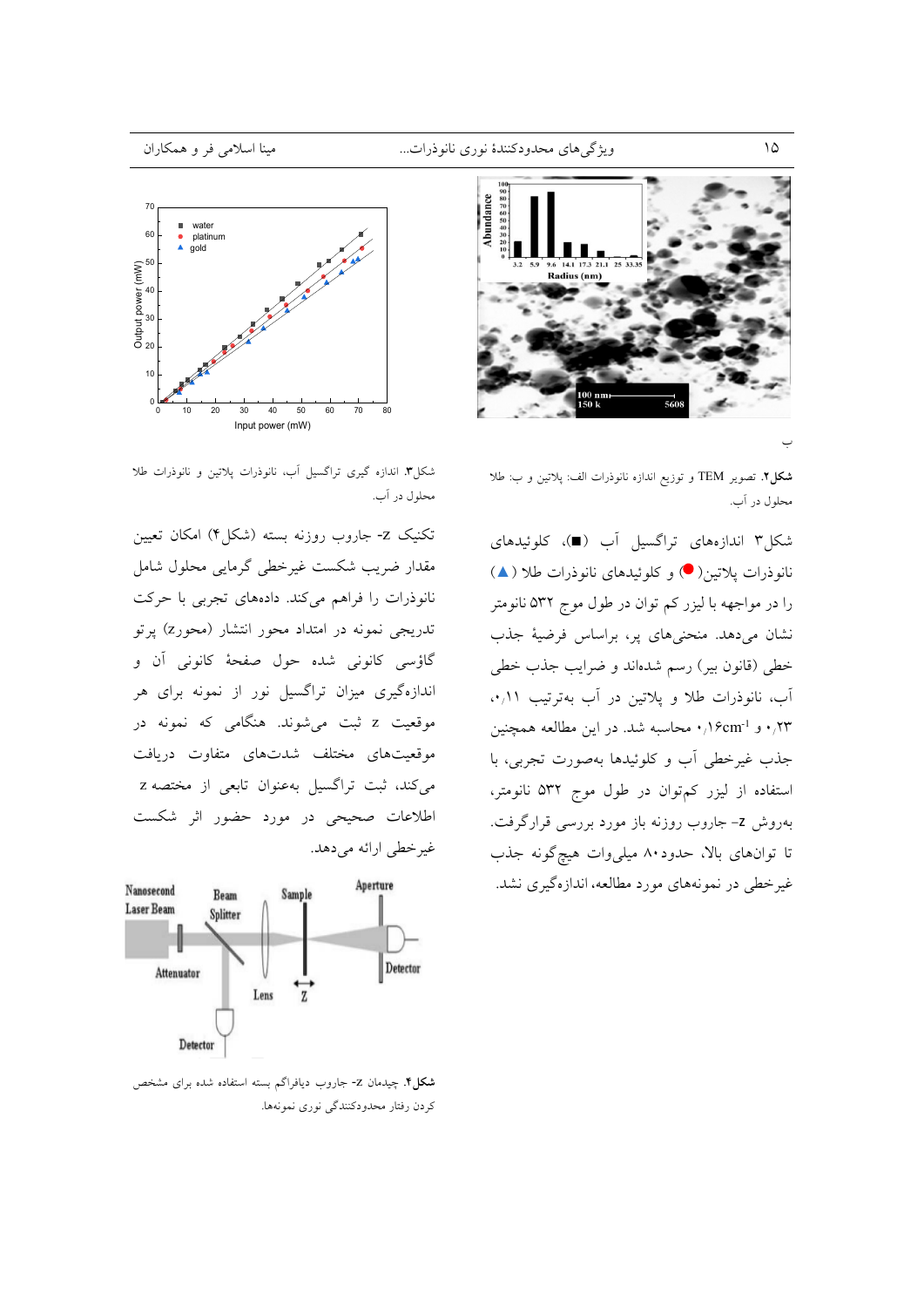شکل۵ منحنیهای تراگسیلندگی<sup>۱</sup> z- جاروب روزنه بسته را بهصورت تابعي از فاصله از كانون پرتو گاؤسي در توان فرودی ۴۰ میلی وات برای نانوذرات پلاتین و طلا براکنده شده در آب نشان می دهد.





شکل۵. منحنی Z–جاروب روزنه بسته الف) نانوذرات پلاتین و ب) نانوذرات طلا محلول درآب تحت ليزر ٥٣٢ نانومتر با توان ۴۰ ميلي وات.

در منحنی تراگسیلندگی برحسب Z یک بیشینه که بهطور نامتقارن با یک کمینه دنبال می شود، ظاهر مي گردد. تصوير قله-دره در منحنيZ-جاروب نشاندهندهٔ منفی بودن ضریب شکست غیرخطی نمونه است. عدم تقارن مشاهده شده در منحنی Z-جاروب همراه با این حقیقت که نور لیزر CW است، پیشنهاد

میکند که منشأ ضریب شکست غیرخطی، گرمایی است [ ١].

منحنی های پر از برازش دادههای تجربی با فرمولبندی مدل کایو آ [۱۸] به دست آمده است. مقادیر ضریب شکست غیر خطی گرمایی محاسبه شده برای نانوذرات پلاتین و طلا محلول در آب با استفاده از این مدل بهترتیب برابر<sup>۹-۱</sup>۰/×۰/۱ و ۹-۰/۶×۴/ سانت<sub>ی</sub>متر مربع بر وات است. نانوذرات طلا در مقایسه با نانوذرات پلاتین شکست غیرخطی بزرگتری را نشان میدهند. در ۔<br>جدول1 مقادیر ضریب شکست غیرخطی گرمایی نانوذرات طلا و پلاتين محلول در آب با مقادير ضريب شکست غیرخطی گرمایی گزارش شده برای برخی نانوذرات فلزى در حلالهاى مختلف [٣٣،٢٩،٣٠] مقايسه شده است.

جدول ۱. مقایسهٔ مقدار اندازهگیری شدهٔ ضریب شکست غیر خطی گرمایی نانوذرات طلا و پلاتین با مقادیر گزارش شده برای نانوذرات فلزی دیگر.

| نمونه                            | $n_2$ (cm <sup>2</sup> /W)                                     |
|----------------------------------|----------------------------------------------------------------|
| نانوذرات طلا در آب               | $-\mathfrak{r}_{1}\mathfrak{s}_{\times}\mathfrak{t}$ . $^{-q}$ |
| نانوذرات پلاتين در آب            | $-\cdot/\cdot \wedge \times \cdot \cdot^{-4}$                  |
| نانوذرات نقره در آب              | $-\frac{\varphi}{\varphi} \times 1 \cdot \frac{-9}{\pi}$       |
| نانوذرات طلا در روغن كرچک        | $-\tau \tau \times 1 \cdot -4$                                 |
| نانوذرات طلا در پلی اتیلن گلیکول | $-\Lambda \Upsilon \cdot \times \Upsilon \cdot$ <sup>-9</sup>  |
| نانوذرات طلا در کیتوزان          | $-\tau + \cdot \times \cdot$ -9                                |

کسرحجمی نانوذرات نقره پراکنده در آب <sup>۵</sup>۴۰/۲۹x۱۰ و کسر حجمی نانوذرات طلا محلول در روغن کرچک، یلی اتیلن گلیکول و کیتوزان<sup>۳</sup> بهترتیب <sup>۵</sup>-۱٫۱×۰٫۱، <sup>۵-</sup> ۰٬۶۳x۱۰ و ۵-۵۸x۱۰<sup>-۵</sup> گزارش شدهاند. ویژگیهای محدودکنندهٔ نوری نانوذرات پلاتین و طلا پراکنده در آب، با استفاده از لیزر کمتوان CW در طول موج ۵۳۲ نانومتر مورد مطالعه قرارگرفت. چیدمان

<sup>3</sup> chitosan

<sup>&</sup>lt;sup>1</sup> Transmittance

<sup>&</sup>lt;sup>2</sup> Cuppo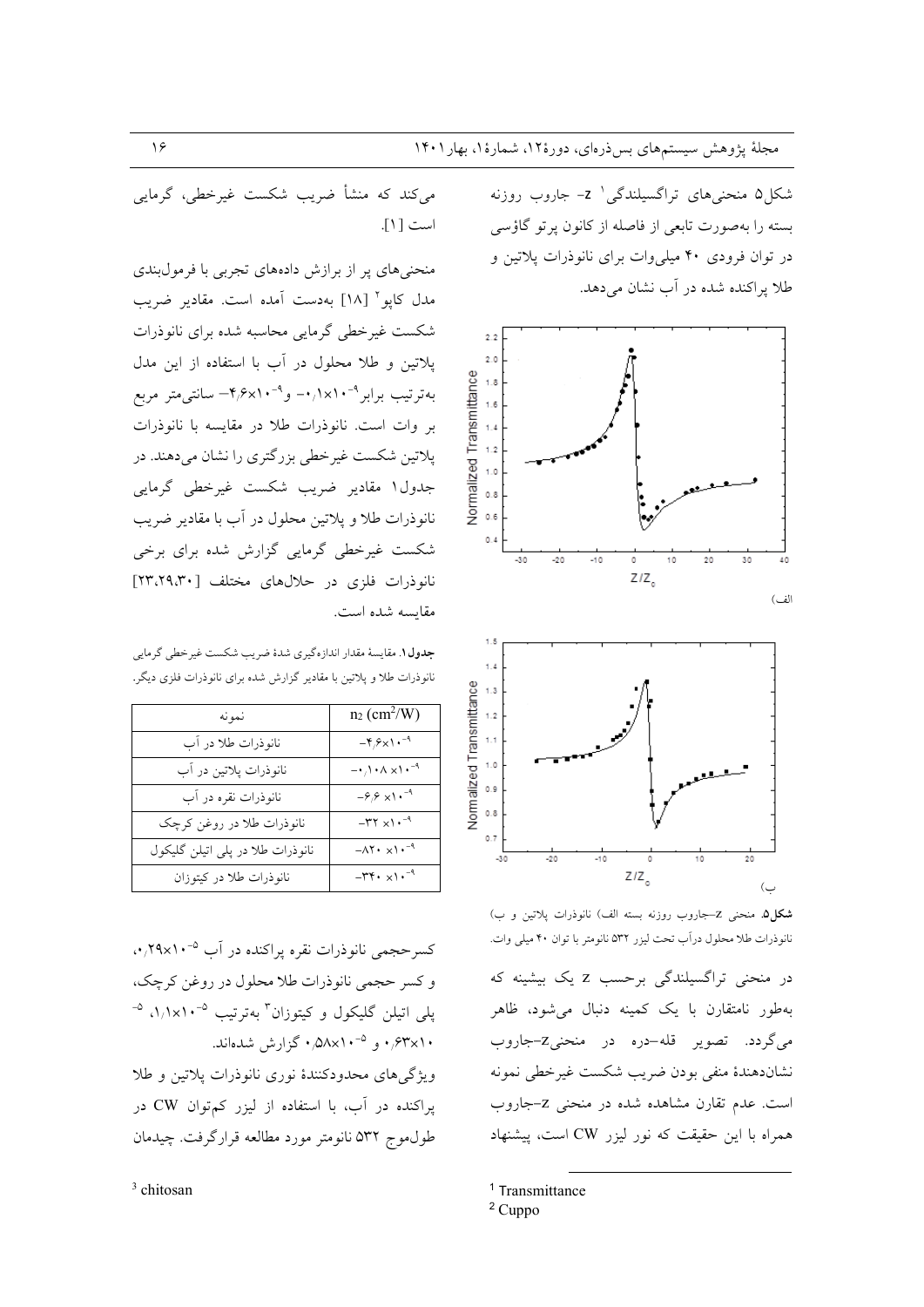آزمایشگاهی استفاده شده در این کار در شکل۴ نشان

برای مطالعهٔ رفتار محدودکنندگی نوری نانوذرات پلاتین پراکنده شده در آب قطر دیافراگم ۳میلی متر و فاصلهٔ بین نمونه و دیافراگم۴۰سانتی متر تنظیم شد. نمونه در یک سلول از جنس کوارتز بهضخامت ۵میلی متر قرار داشت. بهازای هر توان فرودی، توان خروجي از نمونه ثبت شد. شكل۶ نتايج تجربي محدودکنندگی نوری کلوئیدهای نانوذرات پلاتین را نشان می دهد. براساس آنچه در این تصویر مشاهده می شود، در لیزرهای کم توان بهکار رفته، خروجی متناسب با ورودی است. با افزایش توان ورودی بیش از یک حد معین، توان خروجی به حداکثر می رسد. متعاقباً با افزایش توان ورودی، خروجی رو به کاهش میگذارد و در یک مقدار ثابت باقی میماند.



**شکل۶** ویژگیهای محدودکنندگی نوری نانوذرات پلاتین پراکنده شده در آب.

با توجه بهشكل ۶، آستانهٔ محدودیت یا كمینهٔ توان فرودي كه در آن منحني از خط راست منحرف مي شود، دارای مقدار بالایی است بهطوری که نمونه در توان بالای۴٫۵ میلی وات نور را مهار میکند. شکل۷ نتایج تجربی محدودکنندگی نوری کلوئیدهای نانوذرات طلا را نشان میدهد. براساس آنچه در این تصویر مشاهده میشود، توان عبوری بهصورت خطی

با توان تابشی (در محدودهٔ کمتوان) افزایش یافته و به حداکثر میرسد. هنگامی که توان تابشی بیشتر افزایش یابد، توان عبوری کاهش یافته و بهمقداری ثابت نزدیک مي شود. أستانهٔ محدوديت بهصورت حداكثر توان عبوري از ديافراگم با قطر و موقعيت ثابت، تعريف مي شود.



**شكل ٧.** الف: ويژگيهاي محدودكنندگي نوري نانوذرات طلا پراكنده شده در آب برای موقعیتهای مختلف دیافراگم ب: ویژگیهای محدودکنندگی نوری نانوذرات طلا پراکنده شده در آب برای قطرهای مختلف ديافر اگم.

نتايج نشان مى دهد كه آستانهٔ محدوديت بهصورت خطی با افزایش قطر دیافراگم افزایش می یابد، اما با افزایش فاصلهٔ میان نمونه و دیافراگم، بهصورت خطی کاهش مییابد. این نتایج در شکل۸ نشان داده شده است. بنابراین، با تغییر این دو پارامتر می توان بهآستانهٔ مطلوب دست يافت.  $\mathcal{V}$ 

داده شده است.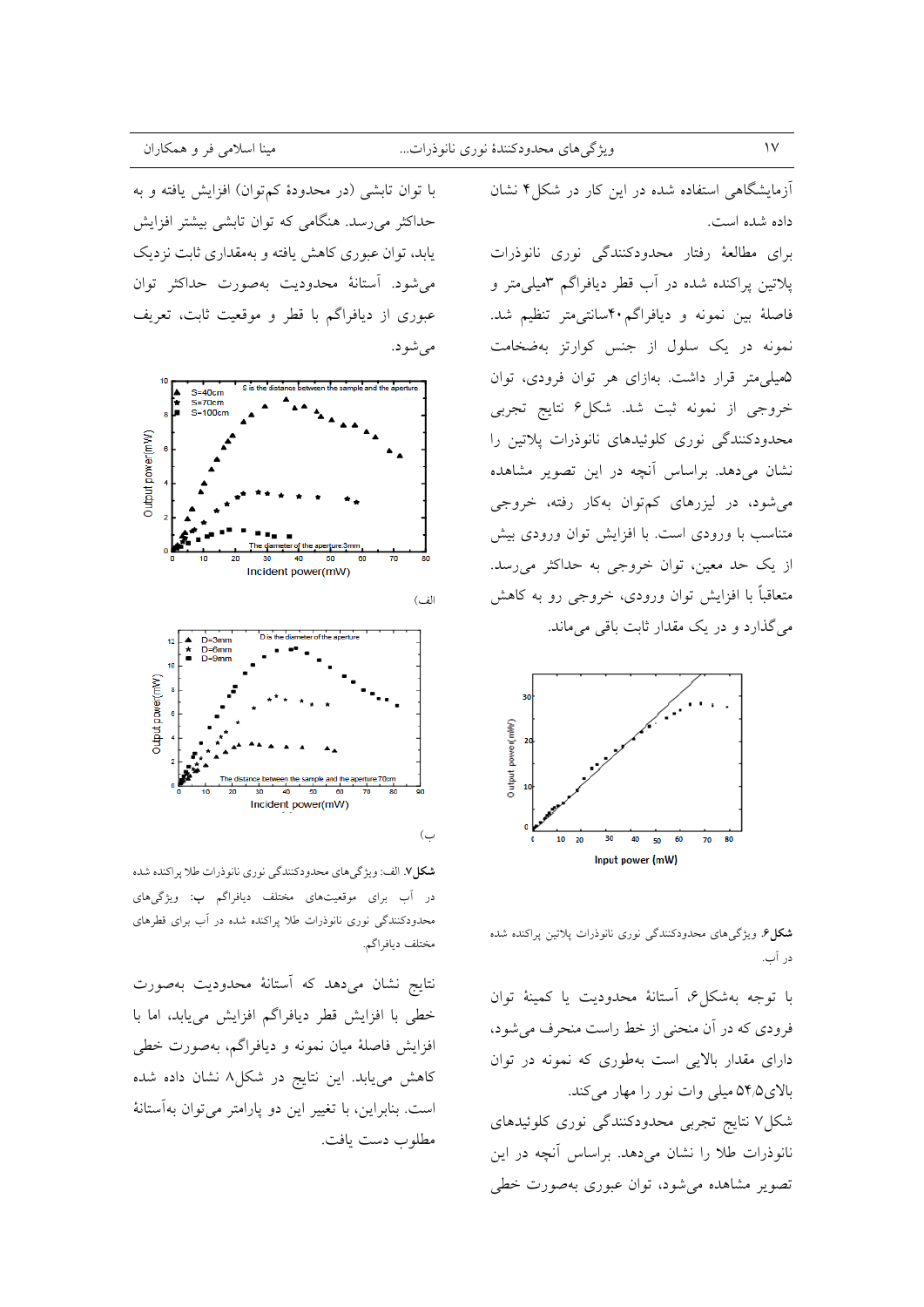زاویهٔ واگرایی بزرگ و چندین حلقه پراش برای کلو پیدهای نانو ذرات طلا اتفاق می افتد.

هنگامی که یک پرتو لیزر از درون مادهای که دارای شکست غیرخطی نوری منفی است، عبور میکند واگرايي پرتو خروجي ليزر و حلقههاي تداخلي مشخصه در میدان دور (اگر بیشینهٔ تغییر فاز بزرگتر از ۳۶۰ درجه باشد) بهخاطر اثرات خود واگرایی رخ مي دهد. براي توان فرودي پايين، قطر بيروني ترين حلقه تداخلي كوچكتر از قطر ديافراگم است و همهٔ اشعههاي پرتو میتوانند از دیافراگم عبورکنند بهطوریکه تغییر توان خروجی با توان فرودی خطی است. اما هنگامی که توان فرودی از یک مقدار بحرانی معین بیشتر میشود، قطر حلقهٔ تداخلی بیرونی بزرگتر از قطر ديافراگم خواهد بود. از اين رو فقط بخش مركزي حلقهٔ .<br>تداخلی (که با اندازهٔ دیافراگم برابر است) میتواند از دیافراگم عبور کند. در آغاز رخ دادن اثر محدودکنندگی نوری، بیرونیترین حلقهٔ تداخلی، که بیشترین انرژی یر تو فرودی در آن جمع می شود، مسدود خواهد شد. بنابراین توان خروجی با افزایش توان فرودی کاهش می یابد. هنگامی که توان فرودی باز هم بالاتر می رود فقط مركزيترين بخش الگو (كه توزيع شدت نسبتاً یکنواخت دارد) میتواند از دیافراگم عبور کند. این مشخصه همراه با افزایش اندازهٔ حلقههای تداخلی با توان فرودی به رسیدن بهحالت اشباع در توانهای خيلي بالا منتج مي شود.







 $\subset$ 

**شكل A الف:** افزايش آستانة محدوديت با افزايش قطر ديافراگم بهطور خطی و ب: کاهش اَستانه با افزایش فاصله بین نمونه و دیافراگم تقریباً بەطور خطى.

سازوکار رفتار محدودکنندهٔ نوری رخ داده در محلول نانوذرات طلا در آب میتواند بهسادگی بر اساس شکست غیرخطی در نمونه توضیح داده شود. شکل۹ پروفایل فضایی پرتو فرودی به محلول کلوییدی نانو ذرات طلا و پرتو خروجي از محيط غيرخطي نانوذرات طلا را نشان می دهد. پروفایل ها توسط دوربین CCD روی یک پرده در میدان دور بهفاصلهٔ حدود ۳متر از نمونه ثبت شدهاند. همان طور که در شکل دیده می شود،

 $1$  self-defocusing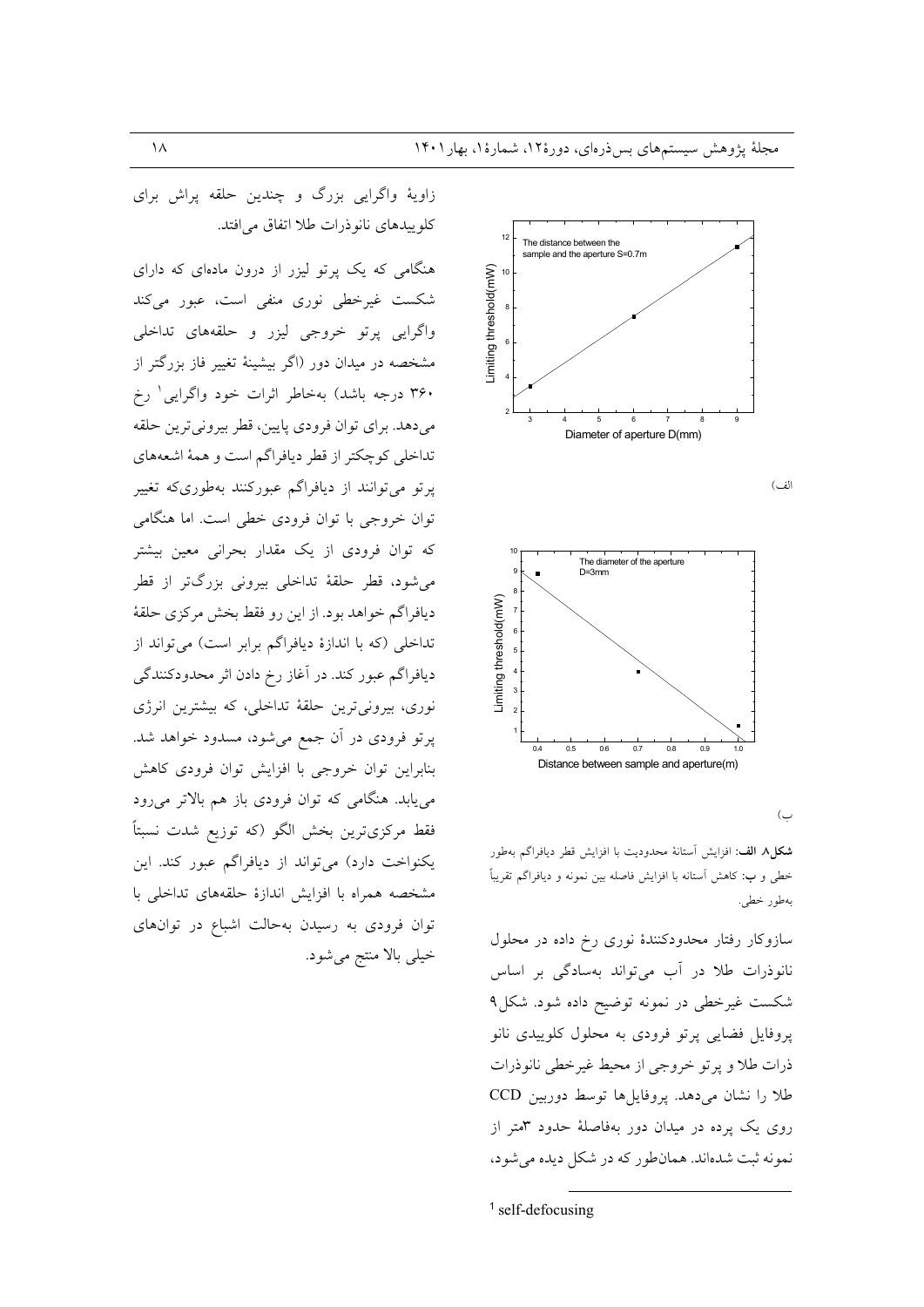$\mathsf{r}$ 

 $\mathbf{r}$ 





**شکل؟. الف**: الگوی پراش پرتو لیزر فرودی و ب: الگوی پرتو لیزر خروجی از محلول نانوذرات طلا روی پرده در میدان دور.

زمان پاسخ عمل محدودکنندهٔ نوری ٰ به اثرات گرمایی، يعني t ، بهكمك رابطة زير بهدست مي أيد [١٩]:

$$
t \approx \frac{(\rho_{\text{eff}} C_{\text{eff}}) \alpha_0^2}{K_{\text{eff}}}
$$

که در آن  $\omega_{\scriptscriptstyle 0}$  شعاع کمر پرتو در نقطهٔ کانون (نیمپهنا در شدت بیشینه) است. در این حالت میتوان  $1/e^2$ جگالی جرم مؤثر) ،  $C_{\mathit{eff}}$ (ظرفیت گرمایی) ( $\rho_{\mathit{eff}}$ مؤثر  $\overline{K}_{\textit{eff}}$  (رسانندگی گرمایی مؤثر) کلوئیدها را با استفاده از روابط زیر محاسبه نمود:

$$
\rho_{\text{eff}} = \rho_{s} v + \rho_{L} (1 - v)
$$

$$
^1
$$
 optical limiting action response time

 $C_{\text{eff}} = C_{\text{s}} \phi_W + C_I (1 - \phi_W)$ 

$$
K_{\text{eff}} = K_{L} \left( 1 + \frac{3(y-1)v}{(y+2) - (y-1)v} \right)
$$

در اینجا، چگرالی تودهٔ ذرات،  $\rho_{_L}$  چگالی مایع، ظرفیت گرمایی ذرات،  $C_{\scriptscriptstyle L}$ ظرفیت گرمایی مایع، و  $C_{\scriptscriptstyle s}$ کسر جرمی ذرات،  $K_{_L}$  رسانندگی گرمایی مایع،  $\phi_{_W}$ رسانندگی گرمایی تودهٔ ذرات، ۷ کسر حجمی  $K_{\overline{s}}$ نانوذرات و  $K_{S} \diagup K_{S}$  =  $\gamma$  است. مقدار t یا زمان پاسخ عمل محدود کنندهٔ نوری به اثرات گرمایی برای کلوئیدها در جدول۲ فهرست شده است.

جدول۲. مقايسهٔ زمان ياسخ عمل محدود كنندهٔ نوری به اثرات گرمايبی نانوذرات طلا و پلاتين و نقره.

| نمونه    | نانوذرات طلا | نانوذرات يلاتين     | نانوذرات نقره |
|----------|--------------|---------------------|---------------|
|          |              |                     |               |
| $t$ (ms) | ١v           | $Y \in \mathcal{N}$ | ۱۵            |
|          |              |                     |               |

ویژگیهای محدودکنندگی نوری نانوذرات نقره پراکنده در آب در مطالعهٔ [۲۳] بررسی شده است.

زمان پاسخ عمل محدود کنندهٔ نوری به اثرات گرمایی نانوذرات طلا در مقايسه با نانوذرات پلاتين بسيار كوتاه و معادل ١٧ ميلي ثانيه است. براساس نتايج بهدست أمده در بررسیهای ما، نانوذرات طلا در آب در مقایسه با نانوذرات پلاتین رفتارهای محدودکنندهٔ نوری قویتری از خود نشان میدهند. برای مثال، برای این نانوذرات، در اندازهٔ دیافراگم ۳میلی متر، توان گسیل شده با افزایش توان ورودی به یک مقدار ثابت میرسد. در توان فرودی ۱۰ میلی وات، توان خروجی به حدود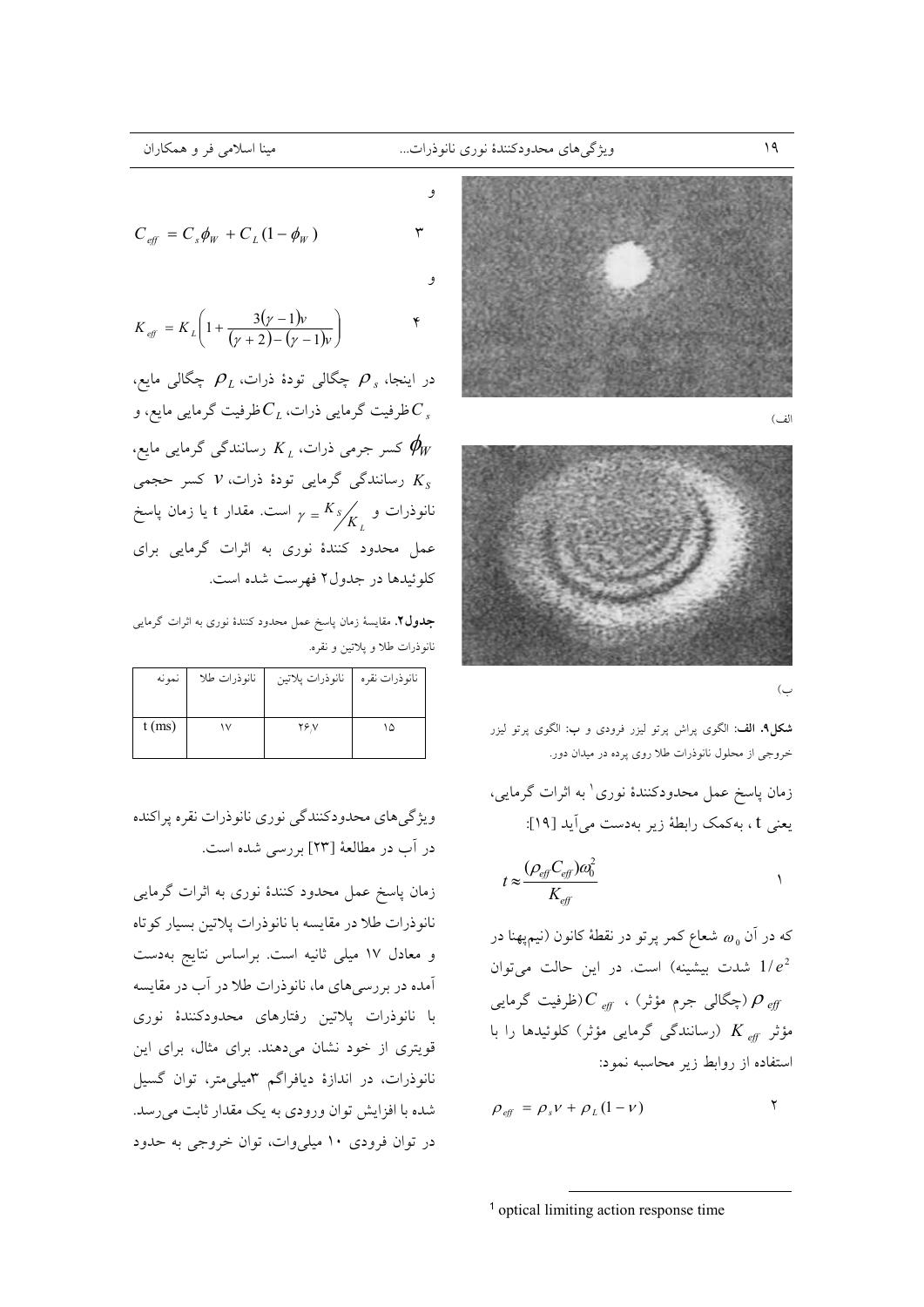https://doi.org/10.1016/j.optlastec.2004.12. 005

[2] K. Jamshidi-Ghalel, N. Mansour, Nonlinear absorption and optical limiting in Duran glass induced by 800 nm femtosecond laser pulses, Journal of Physics D: Applied **Physics** 40  $(2007)$ 366-369. https://doi.org/10.1088/0022-3727/40/2/012

[3] R.K. Rekha, A. Ramalingam, Nonlinear characteristic and optical limiting effect of oil red O azo dye in liquid and solid media, Journal of Modern Optics 56 (2009) 1096-1102.

https://doi.org/10.1080/0950034090294402  $\mathbf{0}$ 

[4] K. Sathiyamoorthy, C. Vijayan, M.P. Kothiyal, Low power optical limiting in CIAI-Phthalocyanine due to self-defocusing and self-phase modulation effects, Optical **Materials** 31  $(2008)$ 79-86. https://doi.org/10.1016/j.optmat.2008.01.01  $\overline{3}$ 

[5] I.C. Khoo, R.R. Michael, G.M. Finn, Self- phase modulation and optical limiting of a low power  $CO<sub>2</sub>$  laser with a nematic liquid-crystal film, Applied Physics Letters 52  $(1988)$ 2108-2110.  $\frac{https://doi.org/10.1063/1.99550}{https://doi.org/10.1063/1.99550}$ 

[6] S. Pu, L. Yao, F. Guan, M. Liu, Threshold-tunable optical limiters based on nonlinear refraction in ferrosols, Optics Communications 282 (2009) 908-913. https://doi.org/10.1016/j.optcom.2008.11.0 41

[7] L.W. Tutt, T.F. Boggess, A review of optical limiting mechanisms and devices using organics, fullerenes, semiconductors and other materials, Progress in Quantum 299-338. Electronics 17  $(1993)$ https://doi.org/10.1016/0079-6727(93)90004-S

[8] R. Karimzadeh, H. Aleali, N. Mansour, Thermal nonlinear refraction properties of Ag<sub>2</sub>S semiconductor nanocrystals with its application as a low power optical limiter,

١٫٨ ميلي وات افت ييدا مي كند. اين نشانگر آن است كه در این حالت، تراگسیل ۱۸٪ کاهش می یابد. بههمین دلیل می توان از آنها برای مقاصد محدودکنندهٔ نوری بهره برد.

یکی از سازوکارهای غالب برای عملکرد مواد محدودکننده در لیزرهای کمتوان، خودواگرایی غيرخطي ناشي از اثرگرمايي غيرموضعي است [١١و۵]. بهنظر می رسد پراکندگی غیرخطی لیزر نوری می تواند نقش چشمگیری در محدودکردن پاسخ سیستمهای كلوئيدي نانوذرات ايفا كند [٢۶-٢۵]. يا اين حال، جذب نوری نانوذرات می تواند منجر به گرمای موضعی، همرفت گرمایی و انتشار گرمایی شود [۲۱-٢٢]. نتايج تجربي مطالعه ما نشان داد كه خودواگرايي غیرخطی نقش عمدهای در عملکرد محدودکردن نوری توسط نانوذرات طلا محلول در آب دارد.

## نتىحەگىرى

در این مطالعهٔ ما ویژگے های نوری گرمایی غیرخطی و رفتار محدودکنندگی نوری کلوئیدهای حاوی نانوذرات طلا و پلاتین را مورد بررسی قراردادیم. محلولهای کلوئیدی با روش کندگی لیزرهای پالس نانوثانيهٔ ورقهاي طلا و يلاتين در أب ساخته مي شوند. اثر خودواگرایی مشاهده شده در نمونهها را می توان برای ساخت محدودکنندههای نوری مورد استفاده قرار داد. آستانهٔ محدودیت را می توان با تغییر هندسهٔ تجربی، يعني تنظيم قطر ديافراگم و فاصلهٔ بين نمونه و ديافراگم بهبود بخشيد.

# مرجعها

[1] K. Sendhil, C. Vijayan, M.P. Kothiyal, Low-threshold optical power limiting of cw laser illumination based on nonlinear refraction in zinc tetraphenyl porphrin, Optics & Laser Technology 38 (2006) 512-515.

 $\overline{y}$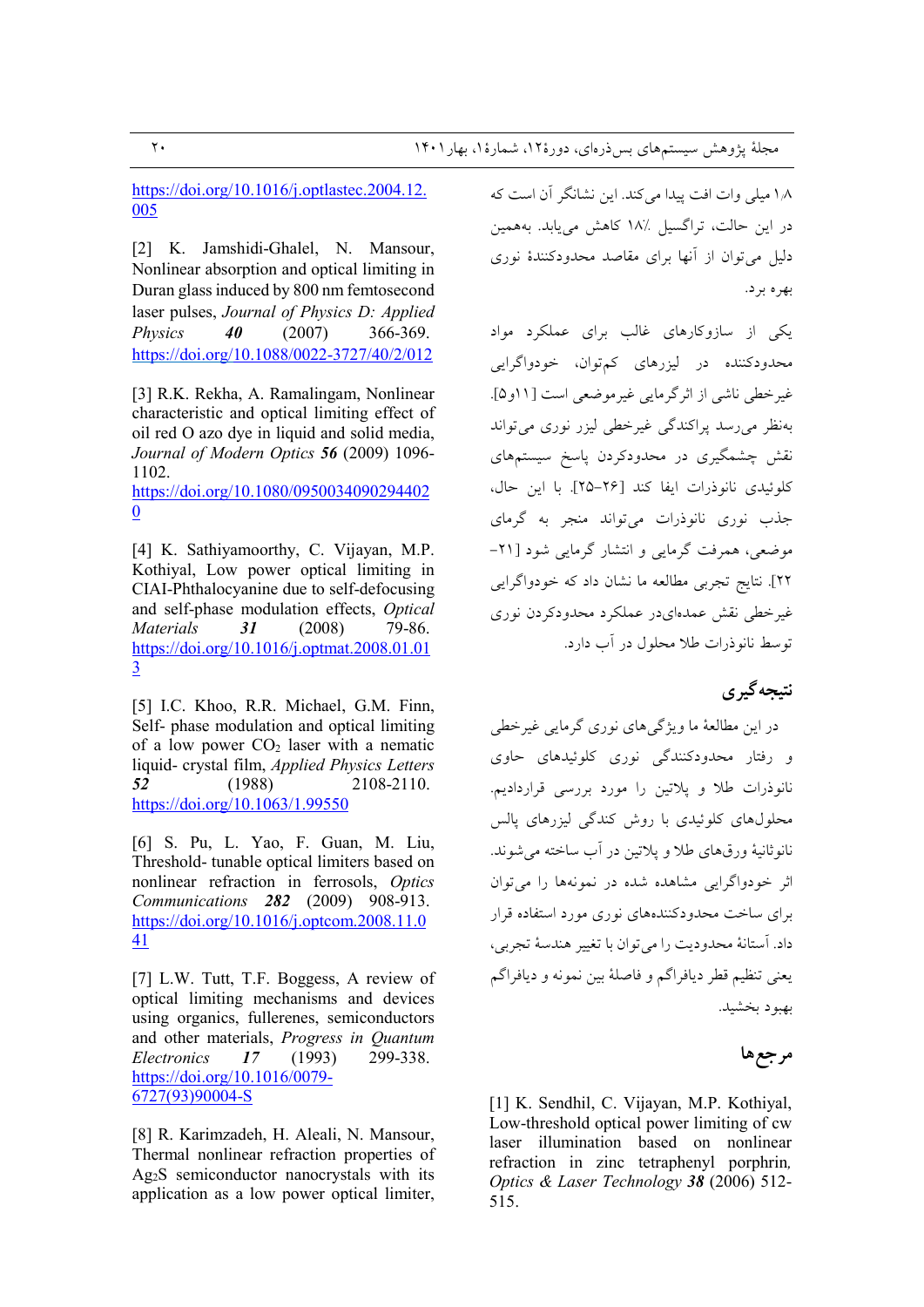[16] A.V. Kabashin, M. Meunier, C. Kingston, J.H.T. Luong, Fabrication and characterization of gold nanoparticles by femtosecond laser ablation in an aqueous solution of cyclodextrins, *Journal of Physical Chemistry B 107* (2003) 4527- 4531. https://doi.org/10.1021/jp034345q

[17] H. Aleali, L. Sarkhosh, M. Eslamifar, R. Karimzadeh, N. Mansour, Thermo-optical properties of colloids enhanced by gold nanoparticles, *Japanese Journal of Applied Physics 49* (2010) 085002-085007. https://doi.org/10.1143/JJAP.49.085002

[18] F. Cuppo, A.M. FigueiredoNeto, S.L. Gomez, P. Palffy-Muhoray, Thermal lens model compared with the Sheik-Bahae formalism in interpreting Z-scan experiments on lyotropic liquid crystals, *Journal of the Optical Society America B 19* (2002) 1342-1348. https://doi.org/10.1364/JOSAB.19.001342

[19] R.W. Boyd, *Nonlinear optics*, Academics, New York, (2003).

[20] X. Zhang, H. Gu, M. Fujii, Effective thermal conductivity and thermal diffusivity of nanofluids containing spherical and cylindrical nanoparticles, *Experimental Thermal and Fluid Science 3* (2007) 593- 599.

https://doi.org/10.1016/j.expthermflusci.20 06.06.009

[21] R. Spill, W. Kohler, G. Lindenblatt, W. Schaertl, Thermal diffusion and soret feedback of gold-doped polyorganosiloxane nanospheres in toluene, *Physical Review E 62* (2000) 8361-8369. https://doi.org/10.1103/PhysRevE.62.8361

[22] W. Schaertl, C. Roos, Convection and thermodiffusion of colloidal gold tracers by laser light scattering, *Physical Review E 60* (1999) 2020-2027. https://doi.org/10.1103/PhysRevE.60.2020

[23] H. Aleali, N. Mansour, Nonlinear Responses and Optical Limiting Behavior of Ag Nanoparticle Suspension*, Journal of Sciences 21* (2010) 273-278.

*Optics Communications 284* (2011) 2370- 2375. https://doi.org/10.1016/j.optcom.2011.01.0 14

[9] P.V. Kazakevich, A.V. Simakin, V.V. Voronov, G.A. Shafeev, Laser induced synthesis of nanoparticles in liquids, *Applied Surface Science 252* (2006) 4373-4380. https://doi.org/10.1016/j.apsusc.2005.06.05 9

[10] W.T. Nichols, T. Sasaki, N. Koshizaki, Laser ablation of platinum target in water. Laser ablation mechanisms, *Journal of Applied Physics 100* (2006) 114911- 114917. https://doi.org/10.1063/1.2390640

[11] B. Yu, C. Zhu, F. Gan, Y. Huang, Optical limiting properties of  $In<sub>2</sub>O<sub>3</sub>$ nanoparticles under cw laser illumination, *Optical Materials* **7** (1997) 103-107. https://doi.org/10.1016/S0925- 3467(96)00067-5

[12] O. Muller, V. Pichot, L. Merlat, D. Spitzer, Optical limiting properties of surface functionalized nanodiamonds probed by the Z-scan method, *Scientific reports 9* (2019) 519-529-539.

https://doi.org/10.1038/s41598-018-36838- 7

[13] K.G. Mikheev, et al., Optical limiting in suspension of detonation nanodiamonds in engine oil*, Journal of Nanophotonics 11* (2017) 32502-32509. https://doi.org/101117/1.JNP.11.032502

[14] O. Muller, V. Pichot, L. Merlat, D. Spitzer, Nonlinear optical behavior of porphyrin functionalized nanodiamonds: an efficient material for optical power limiting, *Applied Optics 55* (2016) 3801-3807. https://doi.org/10.1364/AO.55.003801

[15] V. Vanyukov, et al., Near-IR nonlinear optical filter for optical communication window, *Applied Optics 54* (2015) 3290- 3298.

https://doi.org/10.1364/AO.54.003290